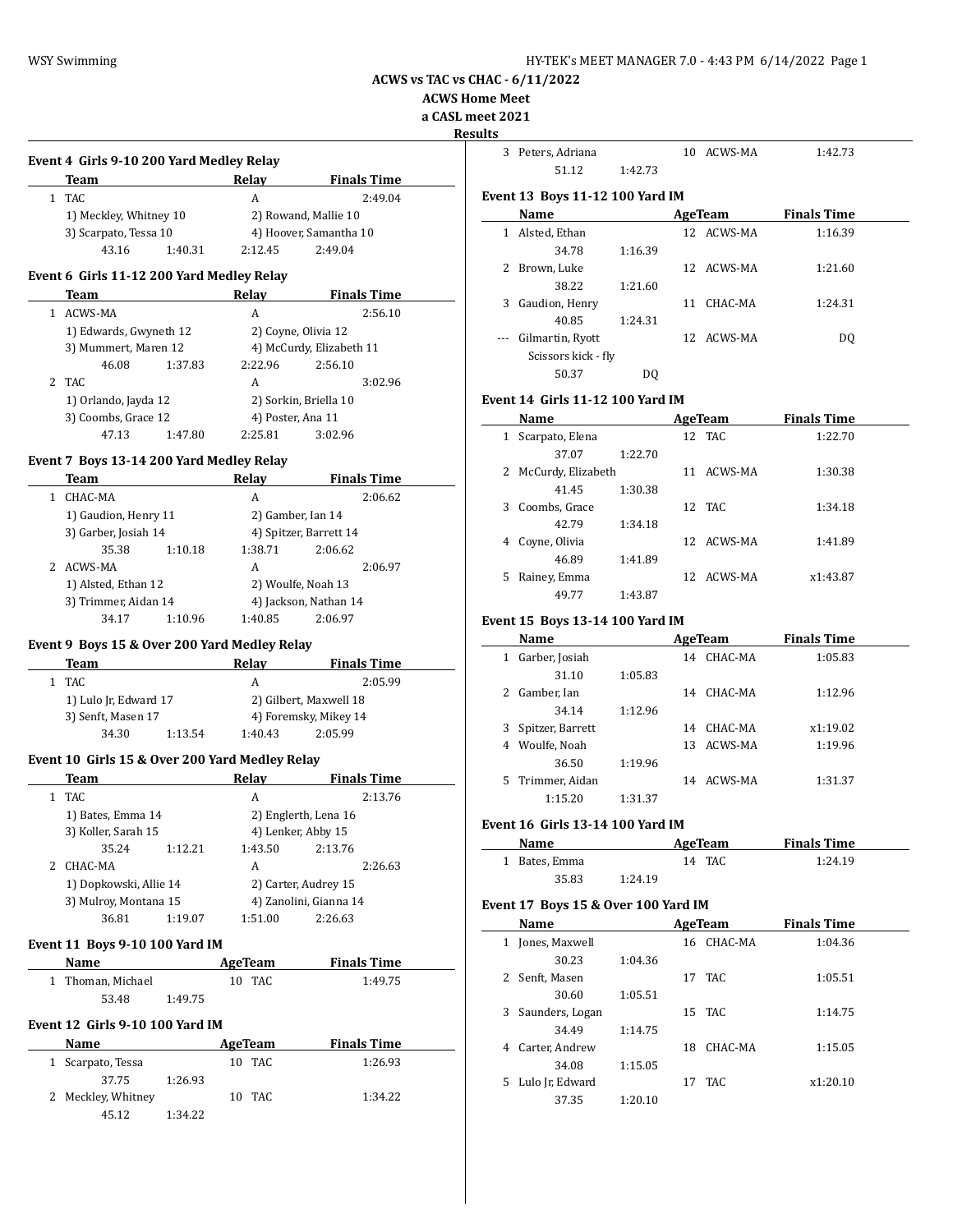$\overline{a}$ 

**ACWS vs TAC vs CHAC - 6/11/2022**

**ACWS Home Meet a CASL meet 2021**

**Results**

 $\overline{\phantom{a}}$ 

 $\sim$ 

 $\frac{1}{2}$ 

 $\overline{\phantom{0}}$ 

 $\overline{\phantom{a}}$ 

# **Event 18 Girls 15 & Over 100 Yard IM**

|   | Name              |         | AgeTeam    | <b>Finals Time</b> |  |
|---|-------------------|---------|------------|--------------------|--|
|   | Koller, Sarah     |         | 15 TAC     | 1:10.43            |  |
|   | 34.58             | 1:10.43 |            |                    |  |
|   | 2 Mulroy, Montana |         | 15 CHAC-MA | 1:15.65            |  |
|   | 34.31             | 1:15.65 |            |                    |  |
| 3 | Englerth, Lena    |         | 16 TAC     | 1:19.40            |  |
|   | 37.66             | 1:19.40 |            |                    |  |

### **Event 19 Boys 8 & Under 25 Yard Freestyle**

|    | Name              |    | AgeTeam | <b>Finals Time</b> |  |
|----|-------------------|----|---------|--------------------|--|
|    | Lenda, Andrew     | 8  | ACWS-MA | 17.09              |  |
| 2  | Garber, Quincy    | 8  | CHAC-MA | 22.64              |  |
| 3  | Brocka, Logan     | 8  | TAC.    | 23.60              |  |
| 4  | Miller, Kyrie     | 6  | ACWS-MA | 25.86              |  |
| 5. | Rowand, Miller    | 7  | TAC.    | 30.44              |  |
| 6  | Lepley, Robert    | 8  | CHAC-MA | 31.98              |  |
|    | Lenda, Alexander  | 5. | ACWS-MA | x32.78             |  |
| 8  | Dursunian. Max    | 5. | TAC     | x34.64             |  |
| 9  | Burton, Christian | 5  | CHAC-MA | x52.34             |  |
|    | Weisinger, Reid   | 8  | CHAC-MA | X24.89             |  |
|    | Hyams, Matthew    |    | CHAC-MA | X41.87             |  |

### **Event 20 Girls 8 & Under 25 Yard Freestyle**

|   | Name              |    | AgeTeam        | <b>Finals Time</b> |  |
|---|-------------------|----|----------------|--------------------|--|
| 1 | Harrell, Camilla  | 8  | TAC            | 20.16              |  |
| 2 | Barnes, Raina     | 8  | CHAC-MA        | 25.23              |  |
| 3 | Lehman, Cassidy   | 8  | <b>ACWS-MA</b> | 30.28              |  |
| 4 | Keene, Collins    | 6  | CHAC-MA        | 34.80              |  |
| 5 | Diehl, Nora       | 7  | CHAC-MA        | x35.00             |  |
| 6 | Youcheff, Eleanor | 8  | TAC.           | 35.97              |  |
|   | Brocka, Adeline   | 5. | TAC            | x48.54             |  |
|   | Keefer, Emmalynn  |    | CHAC-MA        | X38.90             |  |

### **Event 21 Boys 9-10 50 Yard Freestyle**

|   | Name                  |    | AgeTeam | <b>Finals Time</b> |  |
|---|-----------------------|----|---------|--------------------|--|
|   | Wilt, Eli             | 10 | TAC     | 45.27              |  |
| 2 | Burton, Jackson       | 9  | CHAC-MA | 51.88              |  |
| 3 | Diehl, Scott          | 9  | CHAC-MA | 56.17              |  |
|   | 4 Prendergast, Samuel | 9  | CHAC-MA | x1:02.93           |  |
|   | --- Smith, Sorne      | 9  | CHAC-MA | X44.54             |  |
|   | --- Skolnicki, Grant  | 9  | CHAC-MA | X47.98             |  |
|   | --- Carter, Brenton   | 10 | CHAC-MA | X1:26.35           |  |

### **Event 22 Girls 9-10 50 Yard Freestyle**

|    | <b>Name</b>            |    | AgeTeam    | <b>Finals Time</b> |
|----|------------------------|----|------------|--------------------|
|    | 1 Hoover, Samantha     | 10 | TAC        | 35.21              |
| 2  | Galeano, Tatum         |    | 10 ACWS-MA | 35.84              |
| 3  | Miller, Charlotte      |    | 10 CHAC-MA | 42.51              |
|    | 4 Sottasante, Aurianna | 10 | TAC.       | 51.88              |
| 5. | Dilks, Samantha        | a  | CHAC-MA    | 1:05.03            |

### **Event 23 Boys 11-12 50 Yard Freestyle**

| Name                   | AgeTeam    | <b>Finals Time</b> |
|------------------------|------------|--------------------|
| 1 Brown, Luke          | 12 ACWS-MA | 32.84              |
| 2 Weber, Zachary       | 12 ACWS-MA | 35.12              |
| 3 Hockenbraugh, Hunter | 11 ACWS-MA | x35.61             |

## **Event 24 Girls 11-12 50 Yard Freestyle**

| Name                 | AgeTeam    | <b>Finals Time</b> |  |
|----------------------|------------|--------------------|--|
| 1 Thoman, Ava        | 12 TAC     | 30.40              |  |
| 2 McCurdy, Elizabeth | 11 ACWS-MA | 36.58              |  |
| 3 Coyne, Olivia      | 12 ACWS-MA | 38.11              |  |
| 4 Rainey, Emma       | 12 ACWS-MA | x42.68             |  |
| 5 Orlando, Jayda     | 12 TAC     | 43.14              |  |
| 6 Lepley, Toccoa     | CHAC-MA    | 47.79              |  |

### **Event 25 Boys 13-14 50 Yard Freestyle**

| Name                    | AgeTeam |            | <b>Finals Time</b> |  |
|-------------------------|---------|------------|--------------------|--|
| Garber, Josiah          |         | 14 CHAC-MA | 25.55              |  |
| 2 Foremsky, Mikey       |         | 14 TAC     | 26.50              |  |
| 3 Jackson, Nathan       |         | 14 ACWS-MA | 27.16              |  |
| 4 Trimmer, Aidan        |         | 14 ACWS-MA | 29.13              |  |
| 5 Kozlowski, Jack Ethan | 13.     | CHAC-MA    | 32.49              |  |
| Jones, Jackson          |         | CHAC-MA    | x41.62             |  |

### **Event 26 Girls 13-14 50 Yard Freestyle**

| Name               | AgeTeam    | <b>Finals Time</b> |  |
|--------------------|------------|--------------------|--|
| 1 Zanolini, Gianna | 14 CHAC-MA | 36.58              |  |

### **Event 27 Boys 15 & Over 50 Yard Freestyle**

|              | Name                                        |    | AgeTeam        | <b>Finals Time</b> |  |  |
|--------------|---------------------------------------------|----|----------------|--------------------|--|--|
| $\mathbf{1}$ | Senft, Masen                                | 17 | <b>TAC</b>     | 24.60              |  |  |
| 2            | Saunders, Logan                             | 15 | <b>TAC</b>     | 28.95              |  |  |
| 3            | Ahmed, Hesham                               | 17 | <b>TAC</b>     | x29.16             |  |  |
| 4            | Jones, Anderson                             | 15 | CHAC-MA        | 29.38              |  |  |
| ---          | Baldwin, Lucas                              | 16 | TAC            | X32.86             |  |  |
|              | Event 28  Girls 15 & Over 50 Yard Freestyle |    |                |                    |  |  |
|              | Name                                        |    | <b>AgeTeam</b> | <b>Finals Time</b> |  |  |
| $\mathbf{1}$ | Koller, Sarah                               | 15 | TAC            | 28.25              |  |  |
| 2            | Lenker, Abby                                | 15 | TAC            | 30.73              |  |  |
| 3            | Hubley, Madelyn                             |    | 15 ACWS-MA     | 31.53              |  |  |
|              | Event 29  Boys 8 & Under 25 Yard Backstroke |    |                |                    |  |  |
|              | Name                                        |    | <b>AgeTeam</b> | <b>Finals Time</b> |  |  |
| 1            | Kurilla, Logan                              | 8  | <b>TAC</b>     | 19.61              |  |  |
| 2            | Brocka, Logan                               | 8  | <b>TAC</b>     | 25.31              |  |  |
| 3            | Garber, Quincy                              | 8  | CHAC-MA        | 26.94              |  |  |
| 4            | Rowand, Miller                              | 7  | <b>TAC</b>     | x30.16             |  |  |
| 5            | Miller, Kyrie                               | 6  | ACWS-MA        | 33.66              |  |  |
| 6            | Lenda, Alexander                            | 5  | ACWS-MA        | 41.02              |  |  |
| 7            | Burton, Christian                           | 5  | CHAC-MA        | 1:02.43            |  |  |
| ---          | Weisinger, Reid                             | 8  | CHAC-MA        | X35.81             |  |  |
|              | Hyams, Matthew                              | 7  | CHAC-MA        | D <sub>0</sub>     |  |  |
|              | Dal and Carolina and the chi-               |    |                |                    |  |  |

| Did not finish on back |           |     |
|------------------------|-----------|-----|
| --- Dursunian, Max     | 5 TAC     | XDO |
| Did not finish on back |           |     |
| --- Lenda, Andrew      | 8 ACWS-MA | XDO |
| Did not finish on back |           |     |

### **Event 30 Girls 8 & Under 25 Yard Backstroke**

| Name               | AgeTeam | <b>Finals Time</b> |
|--------------------|---------|--------------------|
| 1 Harrell, Camilla | 8 TAC   | 22.27              |
| 2 Meckley, Hannah  | 8 TAC   | 27.78              |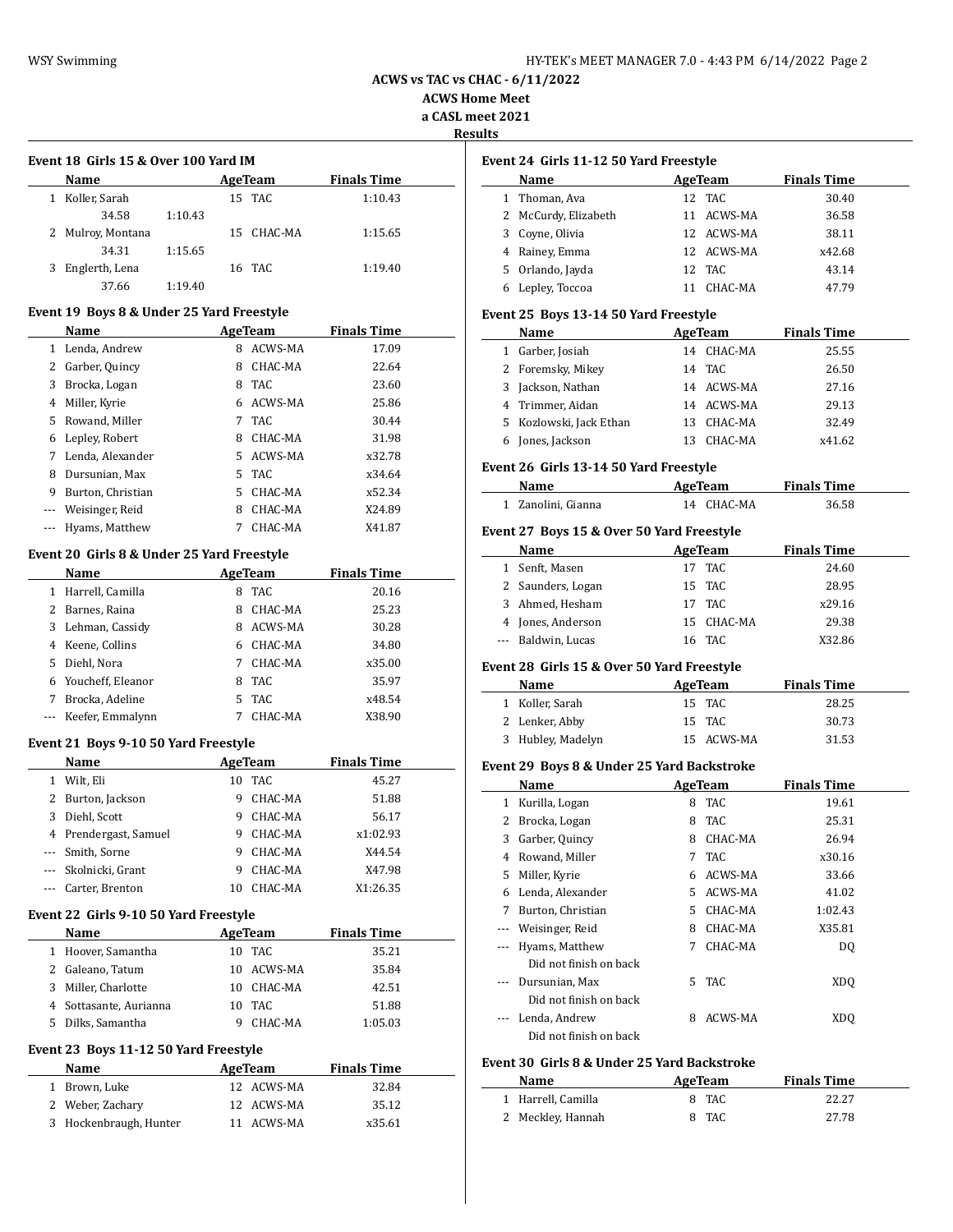| HY-TEK's MEET MANAGER 7.0 - 4:43 PM 6/14/2022 Page 3 |  |
|------------------------------------------------------|--|
|------------------------------------------------------|--|

**ACWS Home Meet**

**a CASL meet 2021**

#### **Results**

|    | (Event 30 Girls 8 & Under 25 Yard Backstroke) |    |         |                    |  |
|----|-----------------------------------------------|----|---------|--------------------|--|
|    | <b>Name</b>                                   |    | AgeTeam | <b>Finals Time</b> |  |
| 3  | Livelsberger, Ivy                             | 8  | CHAC-MA | 29.80              |  |
|    | 4 Youcheff, Eleanor                           | 8  | TAC.    | x32.04             |  |
| 5. | Lehman, Cassidy                               | 8  | ACWS-MA | 33.78              |  |
| 6  | Keefer, Emmalynn                              |    | CHAC-MA | 34.13              |  |
|    | Brocka, Adeline                               | 5. | TAC.    | XDO                |  |
|    | Did not finish on back                        |    |         |                    |  |
|    | Diehl, Nora                                   |    | CHAC-MA | DO.                |  |
|    | Did not finish on back                        |    |         |                    |  |

### **Event 31 Boys 9-10 50 Yard Backstroke**

| Name               |    |         | <b>Finals Time</b> |
|--------------------|----|---------|--------------------|
| 1 Thoman, Michael  | 10 |         | 53.84              |
| 2 Keene, Breck     |    | CHAC-MA | 59.24              |
| 3 Skolnicki, Grant |    | CHAC-MA | 1:09.06            |
| 4 Burton, Jackson  |    | CHAC-MA | x1:10.50           |
| --- Diehl, Scott   |    | CHAC-MA | X1:01.18           |
|                    |    |         | AgeTeam<br>TAC.    |

### **Event 32 Girls 9-10 50 Yard Backstroke**

 $\equiv$ 

|   | Name                   |    | AgeTeam | <b>Finals Time</b> |  |
|---|------------------------|----|---------|--------------------|--|
| 1 | Galeano, Tatum         | 10 | ACWS-MA | 44.68              |  |
|   | 2 Rowand, Mallie       | 10 | TAC     | 46.25              |  |
| 3 | Miller, Charlotte      | 10 | CHAC-MA | 49.71              |  |
|   | 4 Sorkin, Briella      | 10 | TAC     | 52.92              |  |
|   | 5 Sottasante, Aurianna | 10 | TAC.    | x57.06             |  |
| 6 | Kern, Elise            | 10 | CHAC-MA | 1:03.29            |  |
|   | Dilks, Samantha        | 9  | CHAC-MA | x1:26.48           |  |

### **Event 33 Boys 11-12 50 Yard Backstroke**

| Name                   | AgeTeam    | <b>Finals Time</b> |
|------------------------|------------|--------------------|
| 1 Alsted, Ethan        | 12 ACWS-MA | 33.09              |
| 2 Gilmartin, Ryott     | 12 ACWS-MA | 43.75              |
| 3 Hockenbraugh, Hunter | 11 ACWS-MA | x46.82             |

### **Event 34 Girls 11-12 50 Yard Backstroke**

|   | Name                   | AgeTeam |            | <b>Finals Time</b> |  |
|---|------------------------|---------|------------|--------------------|--|
|   | 1 Scarpato, Elena      | 12 TAC  |            | 37.39              |  |
|   | 2 Rosenberger, Lillian |         | 12 ACWS-MA | 39.95              |  |
|   | 3 Edwards, Gwyneth     |         | 12 ACWS-MA | 40.34              |  |
|   | 4 Mummert, Maren       |         | 12 ACWS-MA | x41.98             |  |
|   | 5 Coombs, Grace        | 12 TAC  |            | 42.41              |  |
|   | 6 Lepley, Toccoa       | 11      | CHAC-MA    | 47.39              |  |
| 7 | Poster, Ana            | 11      | TAC        | x48.40             |  |
|   | --- Oyler, Violet      |         | ACWS-MA    | X50.10             |  |

#### **Event 35 Boys 13-14 50 Yard Backstroke**

| Name                 | AgeTeam    | <b>Finals Time</b> |
|----------------------|------------|--------------------|
| Foremsky, Mikey<br>1 | 14 TAC     | 32.48              |
| 2 Gamber, Ian        | 14 CHAC-MA | 34.94              |
| 3 Jackson, Nathan    | 14 ACWS-MA | 39.36              |
| 4 Jones, Jackson     | 13 CHAC-MA | 55.38              |
|                      |            |                    |

# **Event 36 Girls 13-14 50 Yard Backstroke**

| <b>Name</b>        | AgeTeam    | <b>Finals Time</b> |
|--------------------|------------|--------------------|
| 1 Bates, Emma      | 14 TAC     | 34.83              |
| 2 Dopkowski, Allie | 14 CHAC-MA | 36.54              |

|   | Event 37 Boys 15 & Over 50 Yard Backstroke  |         |    |            |                    |  |
|---|---------------------------------------------|---------|----|------------|--------------------|--|
|   | Name                                        |         |    | AgeTeam    | <b>Finals Time</b> |  |
|   | 1 Senft, Masen                              |         | 17 | <b>TAC</b> | 30.99              |  |
| 2 | Lulo Jr, Edward                             |         | 17 | TAC.       | 34.31              |  |
| 3 | Saunders, Logan                             |         |    | 15 TAC     | x34.61             |  |
|   | 4 Carter, Andrew                            |         | 18 | CHAC-MA    | 34.72              |  |
|   | Event 38 Girls 15 & Over 50 Yard Backstroke |         |    |            |                    |  |
|   | Name                                        |         |    | AgeTeam    | <b>Finals Time</b> |  |
|   | 1 Hubley, Madelyn                           |         |    | 15 ACWS-MA | 37.46              |  |
| 2 | Englerth, Lena                              |         |    | 16 TAC     | 38.58              |  |
| 3 | Carter, Audrey                              |         |    | 15 CHAC-MA | 39.09              |  |
|   | Event 39 Boys 9-10 100 Yard Freestyle       |         |    |            |                    |  |
|   | Name                                        |         |    | AgeTeam    | <b>Finals Time</b> |  |
|   | 1 Wilt, Eli                                 |         |    | 10 TAC     | 1:49.01            |  |
|   | 50.31                                       | 1:49.01 |    |            |                    |  |
|   | Event 40 Girls 9-10 100 Yard Freestyle      |         |    |            |                    |  |
|   | Name                                        |         |    | AgeTeam    | <b>Finals Time</b> |  |
|   | 1 Scarpato, Tessa                           |         |    | 10 TAC     | 1:13.38            |  |
|   | 33.83                                       | 1:13.38 |    |            |                    |  |
| 2 | Galeano, Tatum                              |         |    | 10 ACWS-MA | 1:27.30            |  |
|   | 41.05                                       | 1:27.30 |    |            |                    |  |
| 3 | Rowand, Mallie                              |         |    | 10 TAC     | 1:30.25            |  |

# 41.69 1:30.25 **Event 41 Boys 11-12 100 Yard Freestyle**

|   | Name                 |         |    | AgeTeam    | <b>Finals Time</b> |  |
|---|----------------------|---------|----|------------|--------------------|--|
|   | Gaudion, Henry       |         | 11 | CHAC-MA    | 1:14.65            |  |
|   | 35.55                | 1:14.65 |    |            |                    |  |
|   | Weber, Zachary       |         |    | 12 ACWS-MA | 1:23.51            |  |
|   | 38.66                | 1:23.51 |    |            |                    |  |
| 3 | Hockenbraugh, Hunter |         | 11 | ACWS-MA    | 1:25.93            |  |
|   | 39.16                | 1:25.93 |    |            |                    |  |
|   | Gilmartin, Ryott     |         |    | 12 ACWS-MA | x1:38.21           |  |
|   | 43.97                | 1:38.21 |    |            |                    |  |

### **Event 42 Girls 11-12 100 Yard Freestyle**

|   | Name                 |         |    | AgeTeam    | <b>Finals Time</b> |  |
|---|----------------------|---------|----|------------|--------------------|--|
| 1 | Thoman, Ava          |         |    | 12 TAC     | 1:08.04            |  |
|   | 32.50                | 1:08.04 |    |            |                    |  |
| 2 | Scarpato, Elena      |         |    | 12 TAC     | 1:14.09            |  |
|   | 34.53                | 1:14.09 |    |            |                    |  |
| 3 | Rosenberger, Lillian |         |    | 12 ACWS-MA | 1:15.08            |  |
|   | 34.72                | 1:15.08 |    |            |                    |  |
| 4 | McCurdy, Elizabeth   |         | 11 | ACWS-MA    | 1:20.61            |  |
|   | 37.95                | 1:20.61 |    |            |                    |  |
|   | 5 Mummert, Maren     |         |    | 12 ACWS-MA | x1:23.93           |  |
|   | 42.47                | 1:23.93 |    |            |                    |  |
| 6 | Poster, Ana          |         |    | 11 TAC     | x1:33.05           |  |
|   | 41.21                | 1:33.05 |    |            |                    |  |
|   | Oyler, Violet        |         | 11 | ACWS-MA    | X1:38.55           |  |
|   | 46.96                | 1:38.55 |    |            |                    |  |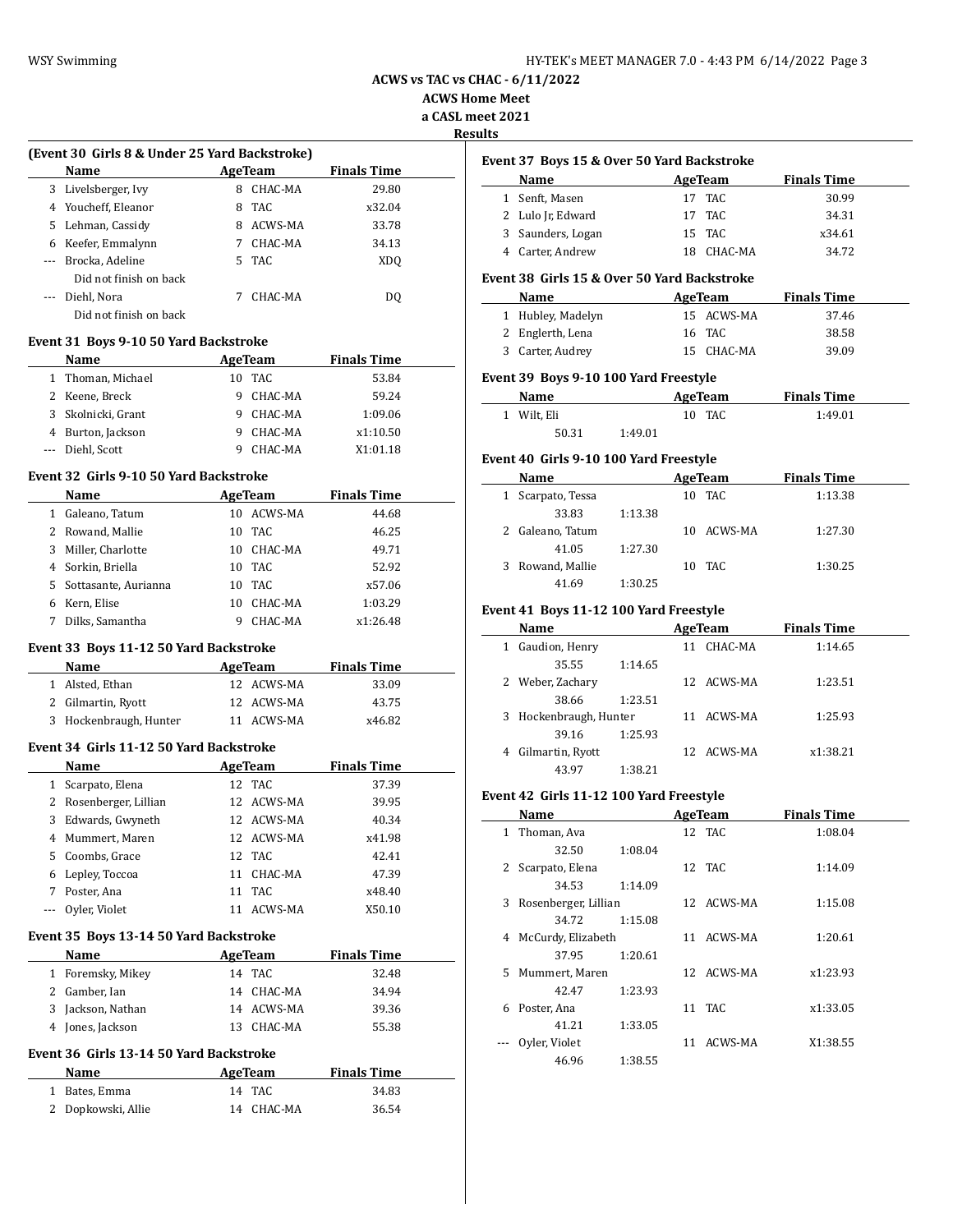**ACWS Home Meet**

**a CASL meet 2021**

**Results**

 $\overline{\phantom{a}}$ 

|   | <b>Name</b>      |         |    | AgeTeam    | <b>Finals Time</b> |
|---|------------------|---------|----|------------|--------------------|
| 1 | Foremsky, Mikey  |         |    | 14 TAC     | 58.56              |
|   | 27.93            | 58.56   |    |            |                    |
| 2 | Jackson, Nathan  |         |    | 14 ACWS-MA | 1:05.13            |
|   | 30.98            | 1:05.13 |    |            |                    |
| 3 | Trimmer, Aidan   |         | 14 | ACWS-MA    | 1:06.61            |
|   | 31.63            | 1:06.61 |    |            |                    |
| 4 | Spitzer, Barrett |         | 14 | CHAC-MA    | 1:10.98            |
|   | 34.75            | 1:10.98 |    |            |                    |
|   |                  |         |    |            |                    |

### **Event 44 Girls 13-14 100 Yard Freestyle**

| Name                   |         |    | AgeTeam    | <b>Finals Time</b> |  |
|------------------------|---------|----|------------|--------------------|--|
| Dopkowski, Allie<br>1. |         | 14 | CHAC-MA    | 1:14.32            |  |
| 34.87                  | 1:14.32 |    |            |                    |  |
| --- Zanolini, Gianna   |         |    | 14 CHAC-MA | DQ                 |  |
| No touch on turn       |         |    |            |                    |  |
| 40.00                  |         |    |            |                    |  |

### **Event 45 Boys 15 & Over 100 Yard Freestyle**

|    | Name             |         |    | AgeTeam    | <b>Finals Time</b> |  |
|----|------------------|---------|----|------------|--------------------|--|
|    | Jones, Maxwell   |         |    | 16 CHAC-MA | 57.14              |  |
|    | 27.12            | 57.14   |    |            |                    |  |
| 2  | Gilbert, Maxwell |         | 18 | TAC.       | 1:04.72            |  |
|    | 30.97            | 1:04.72 |    |            |                    |  |
| 3. | Ahmed, Hesham    |         |    | 17 TAC     | 1:09.38            |  |
|    | 31.97            | 1:09.38 |    |            |                    |  |
| 4  | Jones, Anderson  |         |    | 15 CHAC-MA | 1:14.32            |  |
|    | 32.32            | 1:14.32 |    |            |                    |  |
| 5  | Baldwin, Lucas   |         |    | 16 TAC     | x1:17.15           |  |
|    | 36.47            | 1:17.15 |    |            |                    |  |
|    |                  |         |    |            |                    |  |

### **Event 46 Girls 15 & Over 100 Yard Freestyle**

| <b>Name</b>         |         | AgeTeam    | <b>Finals Time</b> |  |
|---------------------|---------|------------|--------------------|--|
| 1 Englerth, Lena    |         | 16 TAC     | 1:09.46            |  |
| 33.02               | 1:09.46 |            |                    |  |
| 2 Edwards, Kelsie A |         | 18 ACWS-MA | 1:10.78            |  |
| 33.22               | 1:10.78 |            |                    |  |

## **Event 47 Boys 8 & Under 25 Yard Breaststroke**

|    | Name                                            |   | AgeTeam | <b>Finals Time</b> |  |
|----|-------------------------------------------------|---|---------|--------------------|--|
| 1. | Kurilla, Logan                                  | 8 | TAC     | 22.74              |  |
|    | 2 Lenda, Andrew                                 |   | ACWS-MA | 23.29              |  |
|    | --- Rowand, Miller                              |   | 7 TAC   | DO.                |  |
|    | Non-simultaneous arms                           |   |         |                    |  |
|    | --- Lenda, Alexander<br><b>Alternating Kick</b> |   | ACWS-MA | DO.                |  |

## **Event 48 Girls 8 & Under 25 Yard Breaststroke**

|          | Name                                           |   | AgeTeam | <b>Finals Time</b> |  |
|----------|------------------------------------------------|---|---------|--------------------|--|
| 1        | Meckley, Hannah                                | 8 | TAC.    | 35.57              |  |
| $\cdots$ | Barnes, Raina                                  | 8 | CHAC-MA | DO.                |  |
|          | Hands brought beyond the hipline during stroke |   |         |                    |  |
|          | --- Livelsberger, Ivy                          | 8 | CHAC-MA | DO.                |  |
|          | Hands brought beyond the hipline during stroke |   |         |                    |  |
|          | --- Lehman, Cassidy                            | 8 | ACWS-MA | DO.                |  |
|          | <b>Alternating Kick</b>                        |   |         |                    |  |

| eet 2021<br>ılts |                                                |    |                |                    |  |
|------------------|------------------------------------------------|----|----------------|--------------------|--|
| ---              | Youcheff, Eleanor                              |    | 8 TAC          | DQ                 |  |
|                  | Non-simultaneous arms                          |    |                |                    |  |
|                  | Event 49 Boys 9-10 50 Yard Breaststroke        |    |                |                    |  |
|                  | Name                                           |    | <b>AgeTeam</b> | <b>Finals Time</b> |  |
| $\mathbf{1}$     | Thoman, Michael                                | 10 | TAC            | 1:01.35            |  |
|                  | 2 Wheeler, Brady                               | 10 | CHAC-MA        | 1:02.48            |  |
|                  | 3 Keene, Breck                                 | 9  | CHAC-MA        | 1:13.17            |  |
|                  | --- Carter, Brenton                            | 10 | CHAC-MA        | DQ                 |  |
|                  | Hands brought beyond the hipline during stroke |    |                |                    |  |
|                  | Event 50 Girls 9-10 50 Yard Breaststroke       |    |                |                    |  |
|                  | Name                                           |    | <b>AgeTeam</b> | <b>Finals Time</b> |  |
|                  | 1 Meckley, Whitney                             |    | 10 TAC         | 46.79              |  |
|                  | 2 Sorkin, Briella                              | 10 | <b>TAC</b>     | 1:00.81            |  |
|                  | --- Dilks, Samantha                            | 9  | CHAC-MA        | DQ                 |  |
|                  | Hands brought beyond the hipline during stroke |    |                |                    |  |
|                  | Miller, Charlotte                              |    | 10 CHAC-MA     | DQ                 |  |
|                  | Hands brought beyond the hipline during stroke |    |                |                    |  |
|                  | Peters, Adriana                                |    | 10 ACWS-MA     | DQ                 |  |
|                  | Scissors kick                                  |    |                |                    |  |
|                  | Event 51 Boys 11-12 50 Yard Breaststroke       |    |                |                    |  |
|                  | Name                                           |    | <b>AgeTeam</b> | <b>Finals Time</b> |  |
| $\mathbf{1}$     | Alsted, Ethan                                  |    | 12 ACWS-MA     | 39.28              |  |
|                  | 2 Gaudion, Henry                               | 11 | CHAC-MA        | 40.49              |  |
|                  | 3 Weber, Zachary                               |    | 12 ACWS-MA     | 48.67              |  |
|                  | 4 Carter, Landon                               |    | 12 CHAC-MA     | 1:01.32            |  |
|                  | Event 52 Girls 11-12 50 Yard Breaststroke      |    |                |                    |  |
|                  | Name                                           |    | AgeTeam        | <b>Finals Time</b> |  |
|                  | 1 Poster, Ana                                  | 11 | <b>TAC</b>     | 47.93              |  |
|                  | 2 Rainey, Emma                                 |    | 12 ACWS-MA     | 53.22              |  |
|                  | 3 Coyne, Olivia                                |    | 12 ACWS-MA     | 1:00.04            |  |
|                  | --- Oyler, Violet                              |    | 11 ACWS-MA     | X1:06.64           |  |
| ---              | Edwards, Gwyneth                               |    | 12 ACWS-MA     | DQ                 |  |
|                  | Downward butterfly kick                        |    |                |                    |  |
|                  | $F2.0$ $F3.0$ $F4.0$ $F8.0$ $F9.0$             |    |                |                    |  |

### **Event 53 Boys 13-14 50 Yard Breaststroke**

| Name               | AgeTeam    | <b>Finals Time</b> |  |
|--------------------|------------|--------------------|--|
| 1 Gamber, Ian      | 14 CHAC-MA | 37.34              |  |
| 2 Woulfe, Noah     | 13 ACWS-MA | 38.24              |  |
| 3 Spitzer, Barrett | 14 CHAC-MA | 43.61              |  |
| 4 Jones, Jackson   | 13 CHAC-MA | x59.87             |  |

### **Event 55 Boys 15 & Over 50 Yard Breaststroke**

|   | Name                                          |    | AgeTeam    | <b>Finals Time</b> |
|---|-----------------------------------------------|----|------------|--------------------|
| 1 | Jones, Maxwell                                |    | 16 CHAC-MA | 35.55              |
| 2 | Gilbert, Maxwell                              |    | 18 TAC     | 40.86              |
|   | 3 Jones, Anderson                             |    | 15 CHAC-MA | 42.18              |
|   | 4 Ahmed, Hesham                               |    | 17 TAC     | 43.75              |
|   | Event 56 Girls 15 & Over 50 Yard Breaststroke |    |            |                    |
|   | Name                                          |    | AgeTeam    | <b>Finals Time</b> |
|   | Koller, Sarah                                 |    | 15 TAC     | 36.03              |
| 2 | Lenker, Abby                                  |    | 15 TAC     | 39.12              |
| 3 | Carter, Audrey                                | 15 | CHAC-MA    | 42.01              |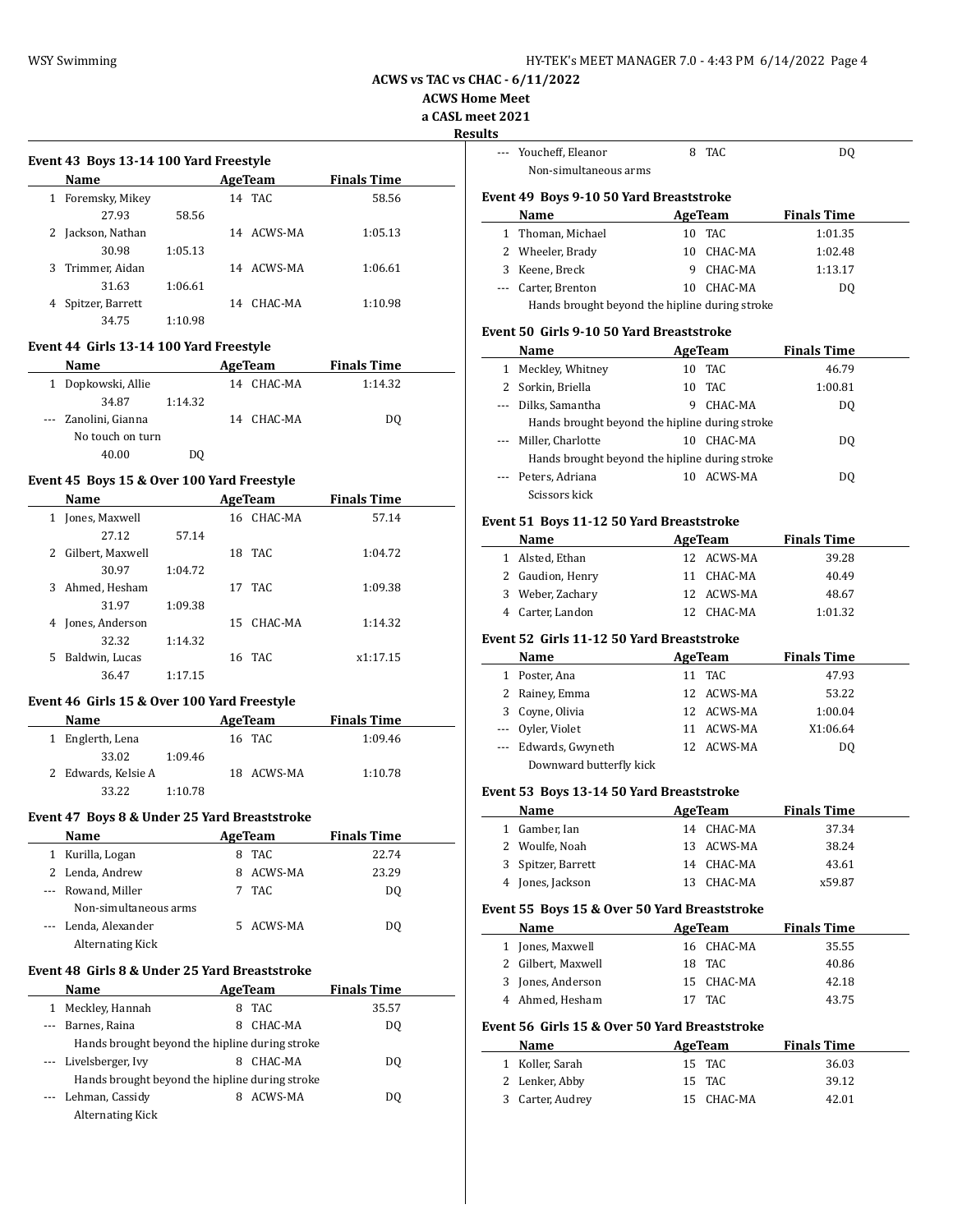| HY-TEK's MEET MANAGER 7.0 - 4:43 PM 6/14/2022 Page 5 |  |  |
|------------------------------------------------------|--|--|
|------------------------------------------------------|--|--|

**ACWS Home Meet**

**a CASL meet 2021**

**Results**

I

| Event 57 Boys 8 & Under 25 Yard Butterfly                                                                                                                                                                                     |                      |                    |  |
|-------------------------------------------------------------------------------------------------------------------------------------------------------------------------------------------------------------------------------|----------------------|--------------------|--|
| Name                                                                                                                                                                                                                          | AgeTeam              | <b>Finals Time</b> |  |
| 1 Lenda, Andrew                                                                                                                                                                                                               | 8 ACWS-MA            | 20.72              |  |
| 2 Kurilla, Logan                                                                                                                                                                                                              | 8 TAC                | 20.92              |  |
| --- Brocka, Logan                                                                                                                                                                                                             | 8 TAC                | DQ                 |  |
| Non-simultaneous arms                                                                                                                                                                                                         |                      |                    |  |
| Event 58 Girls 8 & Under 25 Yard Butterfly                                                                                                                                                                                    |                      |                    |  |
| Name and the same of the same of the same of the same of the same of the same of the same of the same of the same of the same of the same of the same of the same of the same of the same of the same of the same of the same | <b>AgeTeam</b>       | <b>Finals Time</b> |  |
| 1 Meckley, Hannah                                                                                                                                                                                                             | 8 TAC                | 28.58              |  |
| --- Harrell, Camilla                                                                                                                                                                                                          | 8 TAC                | DO.                |  |
| <b>Alternating Kick</b>                                                                                                                                                                                                       |                      |                    |  |
| Event 59 Boys 9-10 50 Yard Butterfly                                                                                                                                                                                          |                      |                    |  |
| Name                                                                                                                                                                                                                          | AgeTeam              | <b>Finals Time</b> |  |
| 1 Wilt, Eli                                                                                                                                                                                                                   | 10 TAC               | 51.32              |  |
| 2 Wheeler, Brady                                                                                                                                                                                                              | 10 CHAC-MA           | 56.48              |  |
| Event 60 Girls 9-10 50 Yard Butterfly                                                                                                                                                                                         |                      |                    |  |
| Name                                                                                                                                                                                                                          | AgeTeam              | <b>Finals Time</b> |  |
| 1 Hoover, Samantha                                                                                                                                                                                                            | 10 TAC               | 40.63              |  |
| 2 Kern, Elise                                                                                                                                                                                                                 | 10 CHAC-MA           | 52.04              |  |
| 3 Peters, Adriana                                                                                                                                                                                                             | 10 ACWS-MA           | 56.16              |  |
| --- Scarpato, Tessa                                                                                                                                                                                                           | 10 TAC               | DQ                 |  |
| Non-simultaneous arms                                                                                                                                                                                                         |                      |                    |  |
| Event 61 Boys 11-12 50 Yard Butterfly                                                                                                                                                                                         |                      |                    |  |
| <b>Name</b>                                                                                                                                                                                                                   | <b>AgeTeam</b>       | <b>Finals Time</b> |  |
| 1 Brown, Luke                                                                                                                                                                                                                 | 12 ACWS-MA           | 38.79              |  |
| --- Carter, Landon                                                                                                                                                                                                            | 12 CHAC-MA           | DQ                 |  |
| Non-simultaneous arms                                                                                                                                                                                                         |                      |                    |  |
| Event 62 Girls 11-12 50 Yard Butterfly                                                                                                                                                                                        |                      |                    |  |
| <b>Name</b>                                                                                                                                                                                                                   | <b>AgeTeam</b>       | <b>Finals Time</b> |  |
| 1 Thoman, Ava                                                                                                                                                                                                                 | 12 TAC               | 35.44              |  |
| 2 Rosenberger, Lillian                                                                                                                                                                                                        | 12 ACWS-MA           | 42.05              |  |
|                                                                                                                                                                                                                               |                      | 43.85              |  |
|                                                                                                                                                                                                                               |                      |                    |  |
| 3 Edwards, Gwyneth                                                                                                                                                                                                            | 12 ACWS-MA           |                    |  |
| 4 Mummert, Maren                                                                                                                                                                                                              | 12 ACWS-MA           | x46.83             |  |
| 5 Orlando, Jayda                                                                                                                                                                                                              | 12 TAC               | 52.43              |  |
| Event 63 Boys 13-14 50 Yard Butterfly                                                                                                                                                                                         |                      |                    |  |
| Name                                                                                                                                                                                                                          | AgeTeam              | <b>Finals Time</b> |  |
| 1 Woulfe, Noah                                                                                                                                                                                                                | 13 ACWS-MA           | 33.07              |  |
| --- Kozlowski, Jack Ethan                                                                                                                                                                                                     | 13 CHAC-MA           | DQ                 |  |
| Arms underwater recovery                                                                                                                                                                                                      |                      |                    |  |
| Event 64 Girls 13-14 50 Yard Butterfly                                                                                                                                                                                        |                      |                    |  |
| Name                                                                                                                                                                                                                          | AgeTeam              | <b>Finals Time</b> |  |
| 1 Bates, Emma                                                                                                                                                                                                                 | 14 TAC               | 32.96              |  |
| Event 65 Boys 15 & Over 50 Yard Butterfly                                                                                                                                                                                     |                      |                    |  |
| Name                                                                                                                                                                                                                          | <b>AgeTeam</b>       | <b>Finals Time</b> |  |
| 1 Carter, Andrew                                                                                                                                                                                                              | 18 CHAC-MA           | 33.76              |  |
| 2 Baldwin, Lucas                                                                                                                                                                                                              | 16 TAC               | 51.84              |  |
| Event 66 Girls 15 & Over 50 Yard Butterfly                                                                                                                                                                                    |                      |                    |  |
| Name                                                                                                                                                                                                                          | AgeTeam              | <b>Finals Time</b> |  |
| 1 Mulroy, Montana<br>2 Lenker, Abby                                                                                                                                                                                           | 15 CHAC-MA<br>15 TAC | 32.96<br>34.23     |  |

| ults         |                                                           |                                 |                                          |  |  |
|--------------|-----------------------------------------------------------|---------------------------------|------------------------------------------|--|--|
| 3            | Edwards, Kelsie A                                         | 18 ACWS-MA                      | 36.93                                    |  |  |
|              | Event 68 Girls 8 & Under 100 Yard Freestyle Relay<br>Team | Relay                           | <b>Finals Time</b>                       |  |  |
| 1            | <b>TAC</b>                                                | A                               | 2:09.19                                  |  |  |
|              | 1) Youcheff, Eleanor 8                                    | 2) Brocka, Adeline 5            |                                          |  |  |
|              | 3) Meckley, Hannah 8                                      | 4) Harrell, Camilla 8           |                                          |  |  |
|              | 1:33.19                                                   |                                 |                                          |  |  |
|              | 2:09.19                                                   |                                 |                                          |  |  |
| 2            | CHAC-MA                                                   | A                               | 2:16.84                                  |  |  |
|              | 1) Diehl, Nora 7                                          | 2) Keene, Collins 6             |                                          |  |  |
|              | 3) Keefer, Emmalynn 7<br>1:18.00<br>2:16.84               | 4) Livelsberger, Ivy 8          |                                          |  |  |
|              | Event 69 Boys 9-10 200 Yard Freestyle Relay               |                                 |                                          |  |  |
|              | Team                                                      | <b>Relay</b>                    | <b>Finals Time</b>                       |  |  |
| 1            | TAC                                                       | A                               | 3:15.45                                  |  |  |
|              | 1) Brocka, Logan 8                                        | 2) Kurilla, Logan 8             |                                          |  |  |
|              | 3) Thoman, Michael 10                                     | 4) Wilt, Eli 10                 |                                          |  |  |
|              | 1:03.23<br>1:36.62                                        | 2:25.26                         | 3:15.45                                  |  |  |
| 2            | CHAC-MA                                                   | A                               | 3:19.24                                  |  |  |
|              |                                                           |                                 |                                          |  |  |
|              | 1) Burton, Jackson 9                                      | 2) Diehl, Scott 9               |                                          |  |  |
|              | 3) Keene, Breck 9                                         | 4) Wheeler, Brady 10            |                                          |  |  |
|              | 1:03.16<br>1:19.21                                        | 1:51.90                         | 3:19.24                                  |  |  |
|              | Event 70 Girls 9-10 200 Yard Freestyle Relay<br>Team      | Relav                           | <b>Finals Time</b>                       |  |  |
| 1            | TAC                                                       | A                               | 2:43.83                                  |  |  |
|              |                                                           |                                 |                                          |  |  |
|              | 1) Rowand, Mallie 10                                      | 2) Sorkin, Briella 10           |                                          |  |  |
|              | 3) Meckley, Whitney 10                                    |                                 | 4) Hoover, Samantha 10                   |  |  |
|              | 41.05<br>1:31.62                                          | 2:04.63                         | 2:43.83                                  |  |  |
|              | Event 71 Boys 11-12 200 Yard Freestyle Relay<br>Team      | Relay                           | <b>Finals Time</b>                       |  |  |
|              |                                                           |                                 |                                          |  |  |
|              | 1 ACWS-MA                                                 | A                               | 2:25.98                                  |  |  |
|              | 1) Gilmartin, Ryott 12                                    | 2) Hockenbraugh, Hunter 11      |                                          |  |  |
|              | 3) Weber, Zachary 12                                      | 4) Brown, Luke 12               |                                          |  |  |
|              | 40.70<br>1:17.70                                          | 1:53.97                         | 2:25.98                                  |  |  |
|              | 2 CHAC-MA                                                 | A                               | 4:34.26                                  |  |  |
|              | 1) Carter, Landon 12                                      | 2) Skolnicki, Grant 9           |                                          |  |  |
|              | 3) Prendergast, Samuel 9                                  | 4) Carter, Brenton 10           |                                          |  |  |
|              | 55.17<br>1:43.19                                          | 1:59.63                         | 4:34.26                                  |  |  |
|              | Event 72 Girls 11-12 200 Yard Freestyle Relay             |                                 |                                          |  |  |
|              | <b>Team</b>                                               | Relay                           | <b>Finals Time</b>                       |  |  |
| $\mathbf{1}$ | TAC                                                       | A                               | 2:22.72                                  |  |  |
|              | 1) Orlando, Jayda 12                                      | 2) Coombs, Grace 12             |                                          |  |  |
|              | 3) Scarpato, Elena 12                                     | 4) Thoman, Ava 12               |                                          |  |  |
|              | 51.78<br>1:17.67                                          | 1:55.83                         | 2:22.72                                  |  |  |
|              | 2 ACWS-MA                                                 | A                               | 2:38.57                                  |  |  |
|              | 1) Galeano, Tatum 10                                      | 2) Oyler, Violet 11             |                                          |  |  |
|              | 3) Rainey, Emma 12                                        |                                 | 4) Rosenberger, Lillian 12               |  |  |
|              | 36.63<br>1:27.21                                          | 2:05.82                         | 2:38.57                                  |  |  |
|              |                                                           |                                 |                                          |  |  |
|              | Event 75 Boys 15 & Over 200 Yard Freestyle Relay          |                                 |                                          |  |  |
|              | <b>Team</b>                                               | <b>Relay</b>                    |                                          |  |  |
|              | 1 CHAC-MA                                                 | A                               |                                          |  |  |
|              | 1) Carter, Andrew 18                                      |                                 | 2) Jones, Anderson 15                    |  |  |
|              |                                                           |                                 |                                          |  |  |
|              | 3) Kozlowski, Jack Ethan 13<br>28.71<br>59.66             | 4) Jones, Maxwell 16<br>1:32.82 | <b>Finals Time</b><br>1:57.50<br>1:57.50 |  |  |
|              |                                                           |                                 |                                          |  |  |